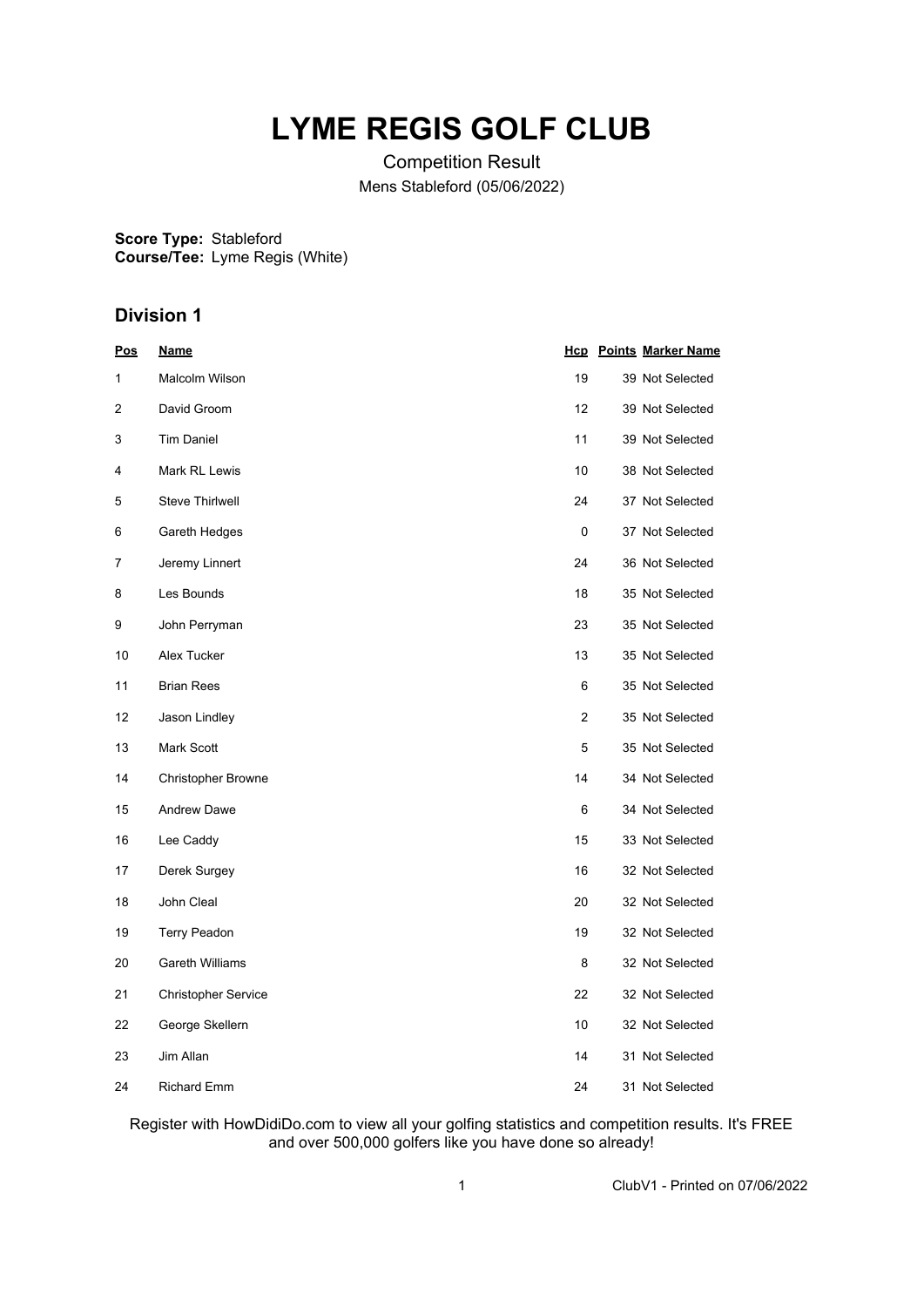**Score Type:** Stableford **Course/Tee:** Lyme Regis (White)

## **Division 1**

| <b>Pos</b> | <b>Name</b>                |                | <b>Hcp</b> Points Marker Name |
|------------|----------------------------|----------------|-------------------------------|
| 25         | Alan Brown                 | 13             | 30 Not Selected               |
| 26         | Mark Colley                | 15             | 30 Not Selected               |
| 27         | Nic Pomeroy                | 10             | 30 Not Selected               |
| 28         | Rob Clapp                  | 9              | 30 Not Selected               |
| 29         | Shane Stone                | 11             | 30 Not Selected               |
| 30         | <b>James Nathan Turner</b> | 18             | 30 Not Selected               |
| 31         | <b>Matt Brotherton</b>     | 8              | 29 Not Selected               |
| 32         | Simon Harris               | 9              | 29 Not Selected               |
| 33         | Neal Cullen                | $\overline{7}$ | 29 Not Selected               |
| 34         | Paul Mumford               | 8              | 29 Not Selected               |
| 35         | <b>Mark Thirlwell</b>      | 21             | 28 Not Selected               |
| 36         | Geoffrey Moss              | 15             | 27 Not Selected               |
| 37         | Nic Snape                  | 20             | 26 Not Selected               |
| 38         | Martyn England             | 17             | 26 Not Selected               |
| 39         | Robert Coombe              | 12             | 26 Not Selected               |
| 40         | Dave Jones                 | 22             | 25 Not Selected               |
| 41         | <b>Stuart Larcombe</b>     | 6              | 24 Not Selected               |
| 42         | Alun Edwards               | 17             | 24 Not Selected               |
| 43         | <b>Aidan Travers</b>       | 20             | 23 Not Selected               |
| 44         | Neil Smith                 | 18             | 22 Not Selected               |
| 45         | <b>Geoff Filtness</b>      | 17             | 21 Not Selected               |

Register with HowDidiDo.com to view all your golfing statistics and competition results. It's FREE and over 500,000 golfers like you have done so already!